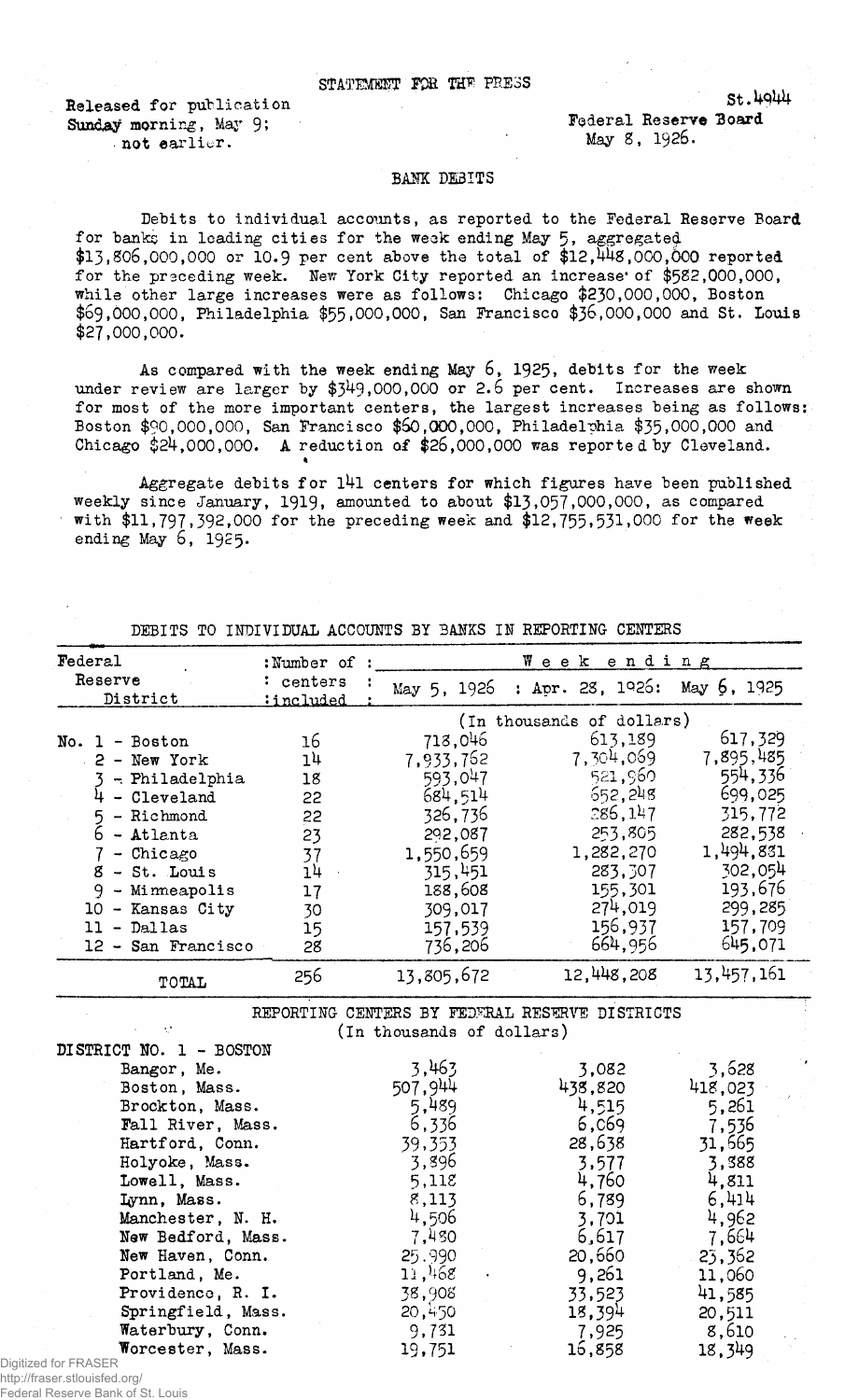- DEBITS TO INDIVIDUAL ACCOUNTS BY BANKS IN RFPORTING CENTERS St. 49444

|                                                                                                                                                                                                                                                                                                                                                                                                  | May 5, 1926                                                                                                                                                                                                    | $\frac{1}{2}$ May 5, 1926 $\frac{1}{2}$ May 5, 1925                                                                                                                                                          |                                                                                                                                                                                                                |
|--------------------------------------------------------------------------------------------------------------------------------------------------------------------------------------------------------------------------------------------------------------------------------------------------------------------------------------------------------------------------------------------------|----------------------------------------------------------------------------------------------------------------------------------------------------------------------------------------------------------------|--------------------------------------------------------------------------------------------------------------------------------------------------------------------------------------------------------------|----------------------------------------------------------------------------------------------------------------------------------------------------------------------------------------------------------------|
|                                                                                                                                                                                                                                                                                                                                                                                                  |                                                                                                                                                                                                                | (In thousands of dollars)                                                                                                                                                                                    |                                                                                                                                                                                                                |
| DISTRICT NO. 2 - NEW YORK                                                                                                                                                                                                                                                                                                                                                                        |                                                                                                                                                                                                                |                                                                                                                                                                                                              |                                                                                                                                                                                                                |
| Albany, N.Y.<br>Binghamton, N.Y.<br>Buffalo, N.Y.<br>Elmira, N.Y.<br>Jamestown, N.Y.<br>Montclair, N. J.<br>Newark, N. J.<br>New York, N.Y.<br>Northern New Jersey Clearing                                                                                                                                                                                                                      | 45,878<br>5,434<br>82,560<br>4,796<br>4,916<br>5,599<br>94,734<br>7, 560, 753                                                                                                                                  | 41,007<br>4,752<br>75,7개<br>4,105<br>4,320<br>5,327<br>73,845<br>6,979,994                                                                                                                                   | 39,774<br>5,340<br>84,656<br>4,429<br>4,806<br>4,485<br>77,295<br>7,546,425                                                                                                                                    |
| House Association<br>Passaic, N. J.<br>Poughkeepsie, N.Y.<br>Rochester, N. Y.<br>Stamford, Conn.<br>Syracuse, N.Y.                                                                                                                                                                                                                                                                               | 51,233<br>9,960<br>4,113<br>38,513<br>4,570<br>19,603                                                                                                                                                          | 49,898<br>8,769<br>3,136<br>35,445<br>3,094<br>15,568                                                                                                                                                        | 50,537<br>11,195<br>4,034<br>40,637<br>3,614<br>18,258                                                                                                                                                         |
| DISTRICT NO. 3 - PHILADELPHIA                                                                                                                                                                                                                                                                                                                                                                    |                                                                                                                                                                                                                |                                                                                                                                                                                                              |                                                                                                                                                                                                                |
| Allentown, Pa.<br>Altoona, Pa.<br>Camden, N. J.<br>Chester, Pa.<br>Harrisburg, Pa.<br>Hazleton, Pa.<br>Johnstown, Pa.<br>Lancaster, Pa.<br>Lebanon, Pa.<br>Norristown, Pa.<br>Philadelphia, Pa.<br>Reading, Pa.<br>Scranton, Pa.<br>Trenton, N. J.<br>Wilkes-Barre, Pa.<br>Williamsport, Pa.<br>Wilmington, Del.<br>York, Pa.                                                                    | 10,006<br>3,976<br>14,981<br>6,969<br>$\frac{8}{3}, \frac{322}{89}$<br>5,542<br>7,480<br>2,029<br>950<br>448,282<br>11,583<br>16,100<br>17,720<br>12,330<br>4,752<br>11,937<br>6,219                           | 8,027<br>4,013<br>13,712<br>5,902<br>8,746<br>3,056<br>5,305<br>5,6,1<br>1,713<br>823<br>393,196<br>10,634<br>18,400<br>13,543<br>11,93.<br>4,273<br>8,647<br>5,106                                          | 9,559<br>3,617<br>13,158<br>6,185<br>10,892<br>3,740<br>5,954<br>6,864<br>2,148<br>966<br>413,080<br>11,758<br>15,700<br>19,250<br>11,829<br>4,177<br>9,748<br>5,711                                           |
| DISTRICT NO. 4 - CLEVELAND                                                                                                                                                                                                                                                                                                                                                                       |                                                                                                                                                                                                                |                                                                                                                                                                                                              |                                                                                                                                                                                                                |
| Akron, Ohio<br>Butler, Pa.<br>Canton, Ohio<br>Cincinnati, Ohio<br>Cleveland, Ohic<br>Columbus, Ohio<br>Conrellsville, Pa.<br>Dayton, Ohio<br>Erie, Pa.<br>Greensburg, Pa.<br>Homestead, Pa.<br>Lexington, Ky.<br>Lima, Ohio<br>Lorain, Ohio<br>Oil City, Pa.<br>Pittsburgh, Pa.<br>Springfield, Ohio<br>Toledo, Ohio<br>Warren, Ohio<br>Wheeling, W. Va.<br>Youngstown, Ohio<br>Zanesville, Ohio | 19,516<br>3,006<br>10,207<br>89,415<br>164,721<br>40,349<br>1,256<br>18,569<br>8,936<br>4,355<br>1,519<br>5,748<br>4,258<br>1,344<br>2,936<br>223,553<br>5,751<br>46,679<br>2,553<br>11,541<br>3ز4,54<br>2,859 | 20,916<br>2,265<br>10,759<br>76,957<br>162,998<br>33,104<br>1,108<br>19,090<br>7,744<br>4,969<br>967<br>4,344<br>3,389<br>1,264<br>2,957<br>215,873<br>5,790<br>44,637<br>2,767<br>10,420<br>17,065<br>2,805 | 20,332<br>3,292<br>11,107<br>79,810<br>190,957<br>33,700<br>1,106<br>17,225<br>8,835<br>5,506<br>1,476<br>4,612<br>6,332<br>1,578<br>3,151<br>222,233<br>5,127<br>51,057<br>2,853<br>11,204<br>14,553<br>2,979 |

 $\mathbf{c}$ .

pigitized for FRASER<br>http://fraser.stlouisfed.org/<br>Federal Reserve Bank of St. Louis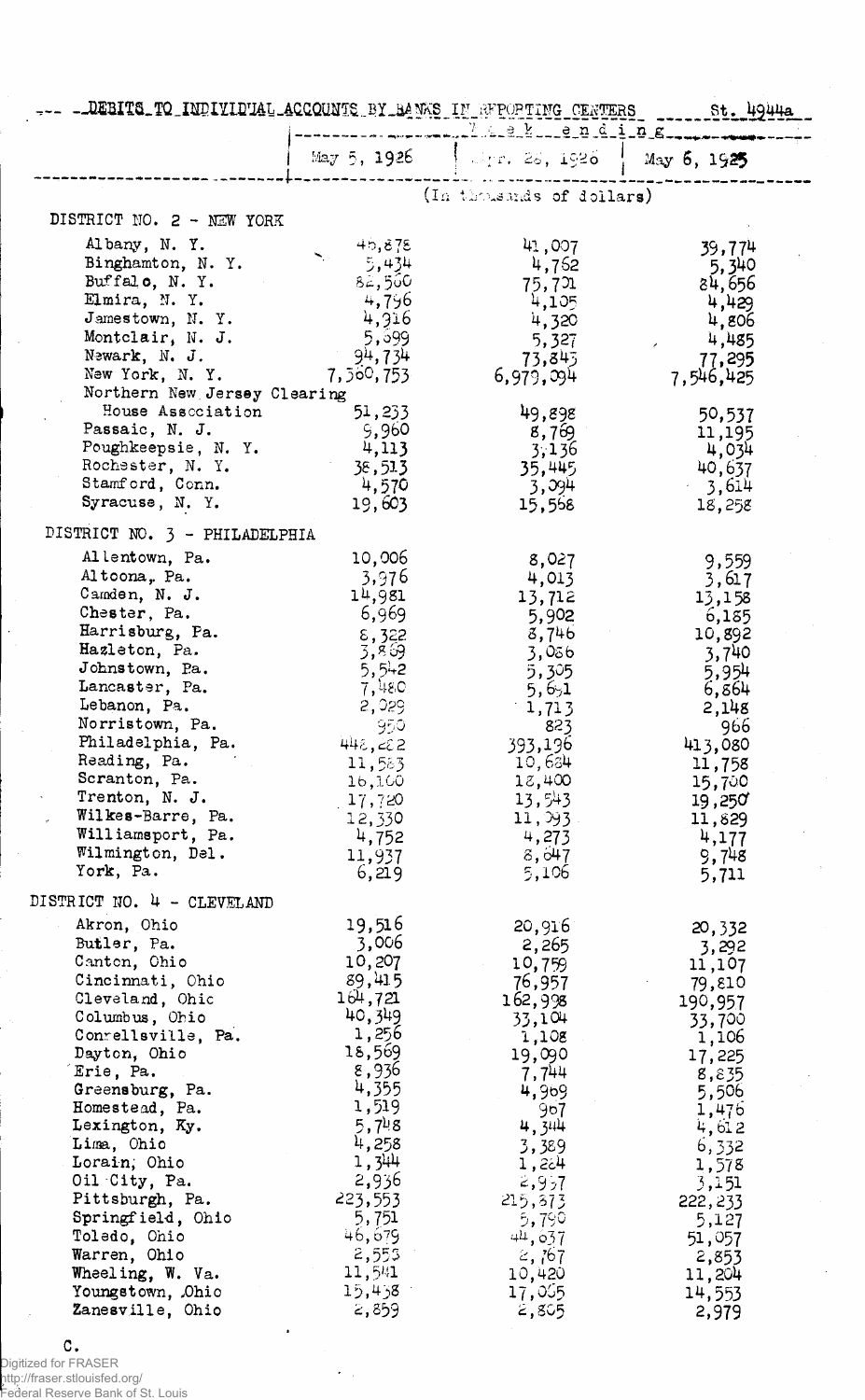DEBITS TO INDIVIDUAL ACCOUNTS BY BANKS IN REPORTING CENTERS St, LOLLO

 $\hat{u}_j$  ,  $j$  is the<br>set

 $\omega \sim 1$ 

 $\mathbf{q}_\mathrm{f}$  or

 $\gamma$  -  $_{\alpha\alpha\delta\delta}$ 

ć,

 $\begin{bmatrix} 1 \\ 1 \\ 1 \end{bmatrix}$ يستعير

|                                                                                                                                                                                                                                                                                                                                                                                                                                                                                            |                                                                                                                                                                                                            | Week ending                                                                                                                                                                                                       |                                                                                                                                                                                                                      |
|--------------------------------------------------------------------------------------------------------------------------------------------------------------------------------------------------------------------------------------------------------------------------------------------------------------------------------------------------------------------------------------------------------------------------------------------------------------------------------------------|------------------------------------------------------------------------------------------------------------------------------------------------------------------------------------------------------------|-------------------------------------------------------------------------------------------------------------------------------------------------------------------------------------------------------------------|----------------------------------------------------------------------------------------------------------------------------------------------------------------------------------------------------------------------|
|                                                                                                                                                                                                                                                                                                                                                                                                                                                                                            | May 5, 1926                                                                                                                                                                                                | Apr. 28, 1926                                                                                                                                                                                                     | $May$ 6, 1925                                                                                                                                                                                                        |
|                                                                                                                                                                                                                                                                                                                                                                                                                                                                                            |                                                                                                                                                                                                            | (In thousands of dollars)                                                                                                                                                                                         |                                                                                                                                                                                                                      |
| DISTRICT NO. 5 - RICHMOND                                                                                                                                                                                                                                                                                                                                                                                                                                                                  |                                                                                                                                                                                                            |                                                                                                                                                                                                                   |                                                                                                                                                                                                                      |
| Asheville, N. C.<br>Baltimore, Md.<br>Charleston, S. C.<br>Charleston, W. Va.<br>Charlotte, N. C.<br>Columbia, S. C.<br>Cumberland, Md.<br>Danville, Va.<br>Durham, N. C.<br>Greensboro, N. C.<br>Greenville, S. C.<br>Hagerstown, Md.<br>Huntington, W. Va.<br>Lynchburg, Va.<br>Newport News, Va.<br>Norfolk, Va.<br>Raleigh, N. C.<br>Richmond, Va.<br>Roanoke, Va.<br>Spartanburg, S. G.<br>Washington, D. C.<br>Wilmington, N. C.<br>Winston-Sulem, N. C.<br>DISTRICT NO. 6 - ATLANTA | 9,453<br>104,386<br>8,537<br>13,372<br>4,447<br>1,996<br>2,170<br>5,036<br>8,380<br>5,357<br>2,370<br>6,134<br>5,640<br>2,324<br>21,149<br>4,000<br>33,394<br>7,761<br>3,857<br>61,954<br>5.757<br>9,262   | 8,129<br>102,042<br>5,991<br>7,708<br>10,912<br>3,576<br>1,913<br>1,837<br>5,848<br>6,162<br>3,817<br>2,213<br>4,874<br>4,707<br>1,801<br>17,477<br>3,440<br>25,880<br>5,688<br>3,366<br>50,954<br>5,617<br>8,186 | 6,406<br>106,184<br>6,550<br>8,357<br>13,150<br>6,550<br>2,094<br>2,146<br>5,509<br>5,646<br>5,185<br>2,609<br>6,329<br>5,000<br>2,240<br>17,006<br>6,600<br>32,930<br>7,409<br>3,498<br>56,782<br>5,448<br>8,694    |
| Albany, Ga.<br>Atlanta, Ga.<br>Augusta, Ga.<br>Birmingham, Ala.<br>Brunswick, Ga.<br>Chattanooga, Tenn.<br>Columbus, Ga.<br>Dothan, Ala.<br>Elberton, Ga.<br>Jackson, Miss.<br>Jacksonville, Fla.<br>Knoxville, Tenn.<br>Macon, Ga.<br>Meridian, Miss.<br>Mobile, Ala.<br>Montgomery, Ala.<br>Nashville, Tenn.<br>Newnan, Ga.<br>New Orleans, La.<br>Pensacola, Fla.<br>Savannah, Ga.<br>Tampa, Fla.<br>Valdosta, Ga.<br>Vicksburg, Miss.                                                  | 1,238<br>32,825<br>7,231<br>36,750<br>900<br>11,470<br>4,068<br>701<br>379<br>4,013<br>27,577<br>8,769<br>5,212<br>2,625<br>9,530<br>6,959<br>21,439<br>485<br>84,435<br>2,235<br>19,968<br>1,367<br>1,911 | 1,131<br>32,973<br>5,097<br>32,670<br>590<br>9,393<br>2,406<br>590<br>211<br>4,119<br>24,763<br>6,857<br>4,674<br>3,076<br>7,492<br>4,602<br>16,742<br>320<br>72,119<br>1,617<br>8,873<br>19,471<br>1,35<br>1,530 | 1,200<br>34,802<br>6,204<br>30,444<br>717<br>10,763<br>3,826<br>863.<br>235<br>3,400<br>22,436<br>7,935<br>5,635<br>3,559<br>7,444<br>5,906<br>21,098<br>598<br>94,689<br>2,097<br>9,406<br>15,808<br>1,174<br>1,705 |

C.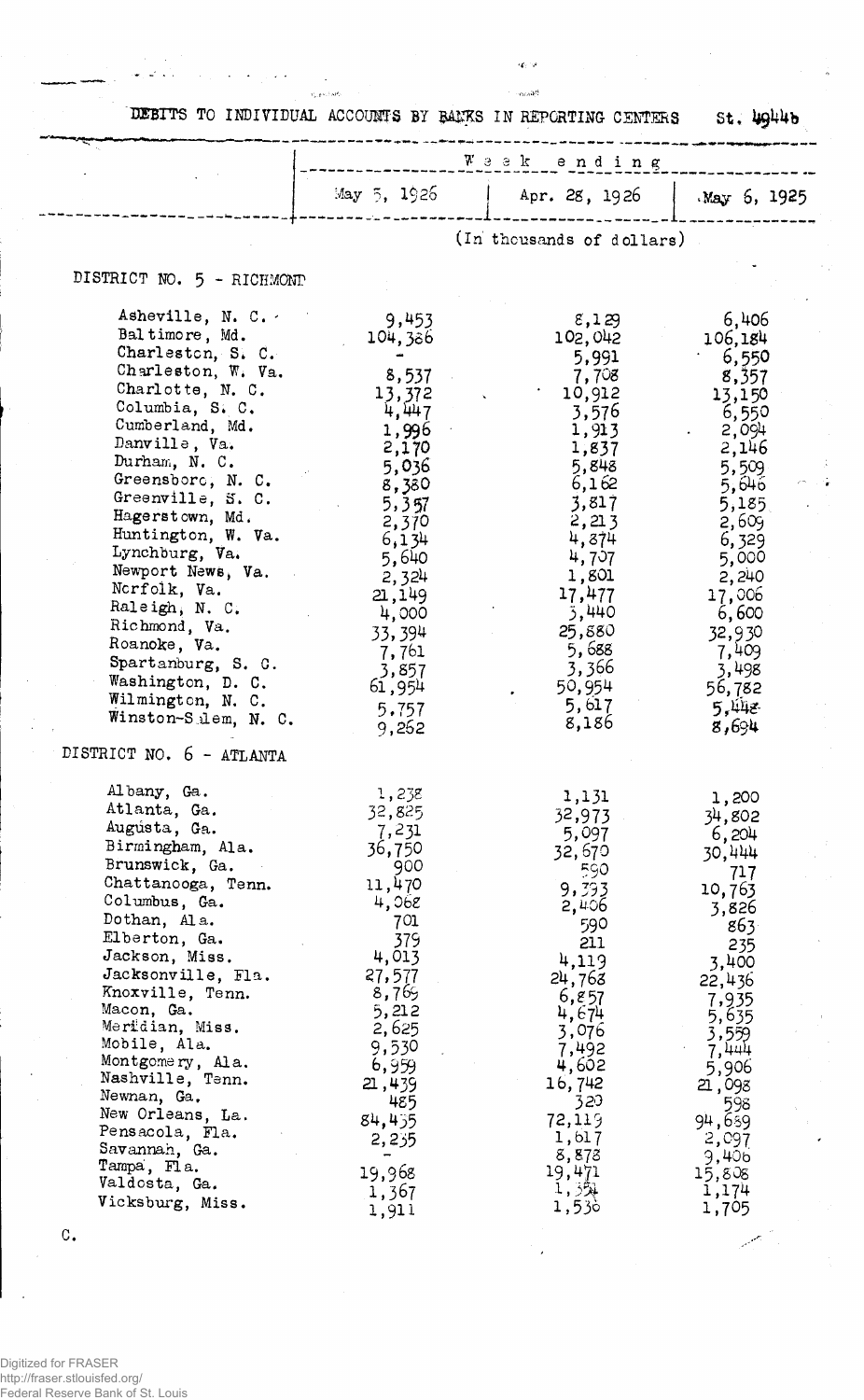| DEBITS TO INDIVIDUAL ACCOUNTS BY BANKS IN REPORTING CHNTHRS |                |                                             | $$t.494$ le      |
|-------------------------------------------------------------|----------------|---------------------------------------------|------------------|
|                                                             |                | t-------------- -- F.a.e. &  q n d i n g    |                  |
|                                                             |                | : May 5, 1926 : 2pr. 28, 1926 : May 6, 1925 |                  |
|                                                             |                | (In thousands of dollars)                   |                  |
| DISTRICT NO. 7 - CHICAGO                                    |                |                                             |                  |
| Adrian, Mich.                                               | 1,315          | -894                                        | 1,153            |
| Aurora, Ill.                                                | 4,483          | 4,035                                       | 4,442            |
| Bay City, Mich.                                             | 4,179          | 2,964                                       | 2,992            |
| Bloomington, Ill.                                           | 3,382          | 2,838                                       | 3,384            |
| Cedar Rapids, Iowa                                          | 8,939          | 7,892                                       | 10,183           |
| Champaign, Ill.                                             | 2,481          | 1,901                                       | 2,653            |
| Chicago, Ill.                                               | 999,518        | 769,613                                     | 975,587          |
| Danville, Ill.                                              | 4,027          | 3,555                                       | 3,349            |
| Davenport, Iowa                                             | 11,652         | 6,492                                       | 10,525           |
| Decatur, Ill.                                               | 5,737          | 4,732                                       | 4,624            |
| Des Moines, Iowa                                            | 21,388         | 18,588                                      | 17,901           |
| Detroit, Mich.                                              | 200,427        | 206,136                                     | 186,324          |
| Dubuque, Iowa                                               | 4,371          | 3,260                                       | 3,744            |
| Flint, Mich.                                                | 8,499          | 7,537                                       | 7,915            |
| Fort Wayne, Ind.                                            | 9,704          | 8,951                                       | 10,331           |
| Gary, Ind.                                                  | 6,115          | 7,146                                       | 4,909            |
| Grand Rapids, Mich.                                         | 19,928         | 18,895                                      | 18,606           |
| Green Bay, Wis.                                             | 2,212          | 2,802                                       | 2,967            |
| Hammond, Ind.                                               | 4,420          | 5,410                                       | 4,170            |
| Indianapolis, Ind.                                          | 40,370         | 38,672                                      | 36,872           |
| Jackson, Mich.                                              | 6ذ 5,          | 5,252                                       | 5,064            |
| Kalamazoo, Mich.                                            | 6,063          | 4,937                                       | 5, $g_{42}$      |
| Lansing, Mich.                                              | 7,800          | 7,900                                       | 3,700            |
| Mason City, Iowa                                            | 3,000          | 2,200                                       | 3,187            |
| Milwaukee, Wis.                                             | 72,532         | 60,160                                      | 70,596           |
| Moline, Ill.                                                | 3,667          | 2,317                                       | 3,802            |
| Muscatine, Iowa                                             | 1,172          | 1,327                                       | 1,167            |
| Oshkosh, Wis.                                               | 3,000          | 2,400.                                      | 3,000            |
| Peoria, Ill.                                                | 13,461         | 9,872                                       | 12,156           |
| Rockford, Ill.                                              | 9,186          | 7,389                                       | 8,163            |
| Saginaw, Mich.                                              | 6,127          | 5,138                                       | 5,016            |
| Sheboygan, Wis.                                             | 4,336          | 2,969                                       | 3,962            |
| Sioux City, Iowa                                            | 19,747         | 18,218                                      | 21,537           |
| South Bend, Ind.                                            | 11,614         | 11,717                                      | 10,259           |
| Springfield, Ill.                                           | 9,670          | 8,273                                       |                  |
| Terre Haute, Ind.                                           | 5,301          | 4,913                                       | 9,575            |
| Waterloo, Iowa                                              | 5,524          | 3,969                                       | 5,051<br>5,113   |
| DISTRICT NO. 8 - ST. LOUIS                                  |                |                                             |                  |
| East St. Louis and Nat'l.                                   |                |                                             |                  |
| Stock Yards, Ill.                                           | 11,416         | 10,790                                      | 10,037           |
| Eldorado, Ark.                                              | 3,113          | 2,933                                       | 2,379            |
| Evansville, Ind.                                            | 9,450          | 8,480                                       | 9,226            |
| Fort Smith, Ark.                                            | 3,111          | 3,045                                       | 3,176            |
| Greenville, Miss.                                           | 1,264          | 724                                         |                  |
| Helena, Ark.                                                | 593            | 0.28                                        | 797              |
| Little Rock, Ark.                                           | 17,113         | 16,124                                      | 1,069            |
| Louisville, Ky.                                             | 42,124         | 49,398                                      | 13,908           |
| Memphis, Tenn.                                              | 36,187         |                                             | 40,995           |
| Owensboro, Ky.                                              | 1,195          | 23,575                                      | 32,395           |
| Quincy, Ill.                                                | 3,501          | 97 <sup>1</sup>                             | 1,271            |
| St. Louis, Mo.                                              | 181,000        | 2,544<br>$15h$ , 500                        | 2,941            |
|                                                             |                |                                             |                  |
| Sedalia, Mo.<br>Springfield, Mo.                            | 1,223<br>3,850 | 1,057                                       | 179,100<br>1,121 |

 $\pmb{\mathbb{W}}$  .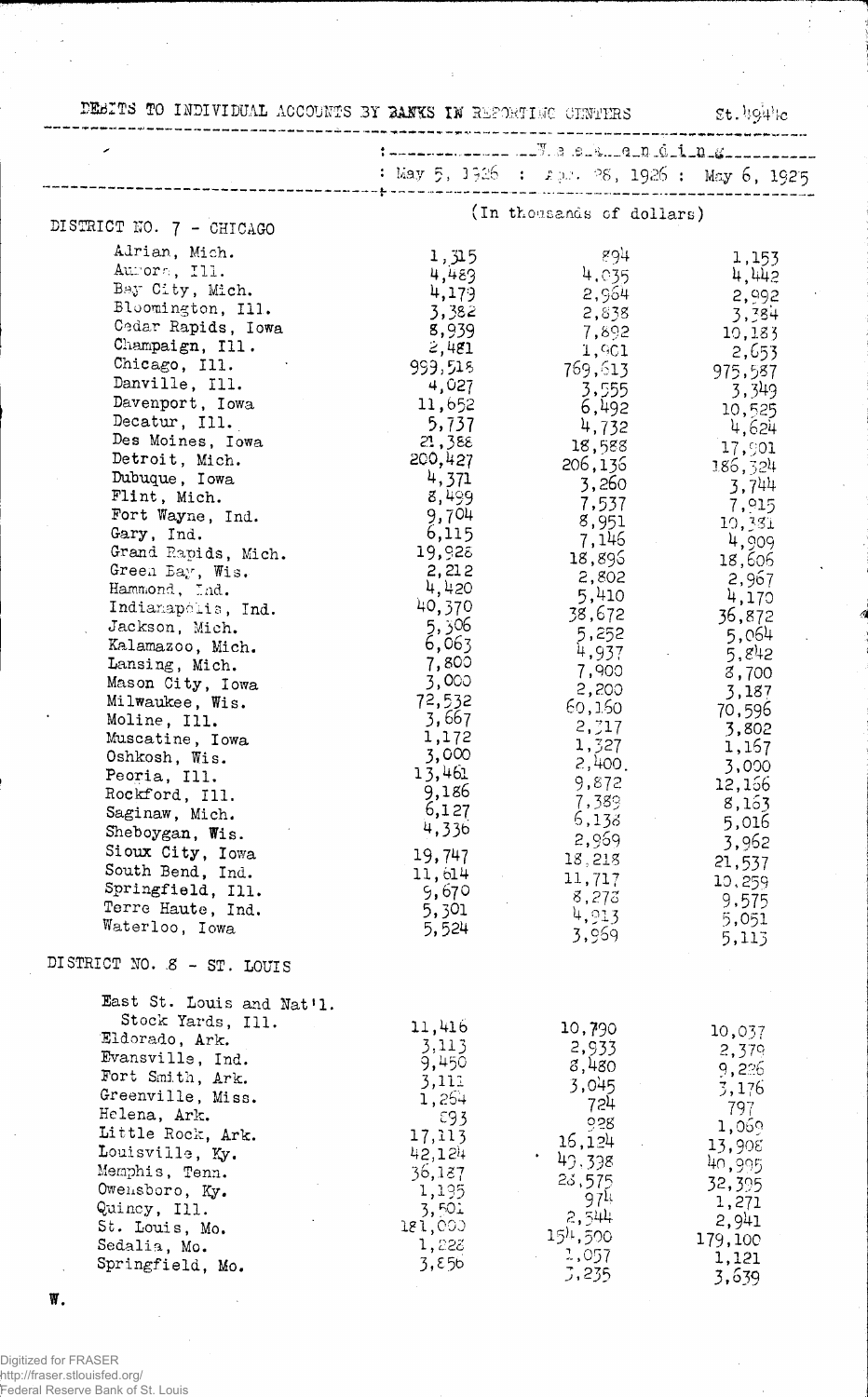| May 5, 1926 : Apr. 28, 1926 : May 6, 1925<br>(In thousands of dollars)<br>DISTRICT NO. 9 - MINNEAPOLIS<br>Aberdeen, S. D.<br>1,534<br>1,343<br>1,601<br>Billings, Mont.<br>1,619<br>1,394<br>1,648<br>Dickinson, N. D.<br>- 491<br>291<br>372<br>Duluth, Minn.<br>18,569<br>26, 557<br>12,902<br>Fargo, $N.$ D.<br>3,628<br>3,209<br>1,469<br>Grand Forks, N. D.<br>1,900<br>1,572<br>1,726<br>Helena, Mont.<br>2,055<br>1,448<br>2,143<br>Jamestown, N. D.<br>- 733<br>461<br>634<br>La Corsse, Wiw.<br>2,658<br>2,354<br>2,502<br>Minneapolis, Minn.<br>93,133<br>76,464<br>97,606<br>Minot, N. D.<br>1,719<br>1,216<br>1,498<br>Red Wing, Minn.<br>667<br>511<br>$-660$<br>42,901<br>St. Paul, Minn.<br>37,674<br>39,853<br>4,697<br>Sioux Falls, S. D.<br>3,916<br>3,672<br>8,783<br>South St. Paul, Minn.<br>7,791<br>8,045<br>2,064<br>Superior, Wis.<br>1,901<br>1,795<br>1,407<br>Winona, Minn.<br>854<br>1,895<br>DISTRICT NO. 10 - KANSAS CITY<br>Albuquerque, N. M.<br>2,716<br>2,098<br>2,411<br>Atchison, Kans.<br>1,392<br>1,423<br>1,286<br>Bartlesville, Okla.<br>7,429<br>2,913<br>3,137<br>Casper, Wyo.<br>2,190<br>2,097<br>3,383<br>Cheyenne, Wyo.<br>1,571<br>1,106<br>1,436<br>Colorado Springs, Colo.<br>3,577<br>2,664<br>3,352<br>Denver, Colo.<br>43,961<br>35,410<br>43,653<br>Enid, Okla.<br>3,105<br>2,528<br>3,218<br>Fremont, Neb.<br>1,019<br>741<br>982<br>Grand Junction, Colo.<br>756<br>667<br>701<br>Guthrie, Okla.<br>719<br>726<br>678<br>Hutchison, Kans.<br>2,420<br>2,363<br>2,716<br>Independence, Kans.<br>2,627<br>1,975<br>2,055<br>3,940<br>Joplin, Mo<br>4,692<br>3,459<br>4,665<br>Kansas City, Kans.<br>4,560<br>4,454<br>85,118<br>Kansas City, Mo.<br>74,415<br>83,603<br>1,090<br>Lawrence, Kans.<br>996<br>1,365<br>9,377<br>Lincoln, Neb.<br>6,746<br>8,177<br>954<br>McAlester, Okla.<br>777<br>970<br>2,935<br>Muskogee, Okla.<br>2,357<br>3,203<br>21,219<br>Oklahoma City, Okla.<br>16,917<br>19,105<br>2,500<br>Okmulgee, Okla.<br>2,956<br>2,570<br>43,251<br>Omaha, Neb.<br>42,748<br>47,456<br>733<br>Parsons, Kans,<br>642<br>711<br>1,227<br>Pittsburg, Kans.<br>1,322<br>1,225<br>4,080<br>Pueblo, Colo.<br>3,858<br>5,447<br>St. Joseph, Mo.<br>13,918<br>12,550<br>13,910<br>4,249<br>Topeka, Kans.<br>3,316<br>3,673<br>Tulsa, Okla.<br>25,641<br>29,506<br>21,716<br>Wichita, Kans.<br>10,638<br>8,951<br>9,233 | DEBITS TO INDIVIDUAL ACCOUNTS BY BANES IN REPORTING CENTERS St.4944d |  |  |
|---------------------------------------------------------------------------------------------------------------------------------------------------------------------------------------------------------------------------------------------------------------------------------------------------------------------------------------------------------------------------------------------------------------------------------------------------------------------------------------------------------------------------------------------------------------------------------------------------------------------------------------------------------------------------------------------------------------------------------------------------------------------------------------------------------------------------------------------------------------------------------------------------------------------------------------------------------------------------------------------------------------------------------------------------------------------------------------------------------------------------------------------------------------------------------------------------------------------------------------------------------------------------------------------------------------------------------------------------------------------------------------------------------------------------------------------------------------------------------------------------------------------------------------------------------------------------------------------------------------------------------------------------------------------------------------------------------------------------------------------------------------------------------------------------------------------------------------------------------------------------------------------------------------------------------------------------------------------------------------------------------------------------------------------------------------------------------------------------------------------------------------------------------------------------------------------------------------------------------------------------------------------------------------------------------------------------------------------------------------------------------------|----------------------------------------------------------------------|--|--|
|                                                                                                                                                                                                                                                                                                                                                                                                                                                                                                                                                                                                                                                                                                                                                                                                                                                                                                                                                                                                                                                                                                                                                                                                                                                                                                                                                                                                                                                                                                                                                                                                                                                                                                                                                                                                                                                                                                                                                                                                                                                                                                                                                                                                                                                                                                                                                                                       |                                                                      |  |  |
|                                                                                                                                                                                                                                                                                                                                                                                                                                                                                                                                                                                                                                                                                                                                                                                                                                                                                                                                                                                                                                                                                                                                                                                                                                                                                                                                                                                                                                                                                                                                                                                                                                                                                                                                                                                                                                                                                                                                                                                                                                                                                                                                                                                                                                                                                                                                                                                       |                                                                      |  |  |
|                                                                                                                                                                                                                                                                                                                                                                                                                                                                                                                                                                                                                                                                                                                                                                                                                                                                                                                                                                                                                                                                                                                                                                                                                                                                                                                                                                                                                                                                                                                                                                                                                                                                                                                                                                                                                                                                                                                                                                                                                                                                                                                                                                                                                                                                                                                                                                                       |                                                                      |  |  |
|                                                                                                                                                                                                                                                                                                                                                                                                                                                                                                                                                                                                                                                                                                                                                                                                                                                                                                                                                                                                                                                                                                                                                                                                                                                                                                                                                                                                                                                                                                                                                                                                                                                                                                                                                                                                                                                                                                                                                                                                                                                                                                                                                                                                                                                                                                                                                                                       |                                                                      |  |  |
|                                                                                                                                                                                                                                                                                                                                                                                                                                                                                                                                                                                                                                                                                                                                                                                                                                                                                                                                                                                                                                                                                                                                                                                                                                                                                                                                                                                                                                                                                                                                                                                                                                                                                                                                                                                                                                                                                                                                                                                                                                                                                                                                                                                                                                                                                                                                                                                       |                                                                      |  |  |
|                                                                                                                                                                                                                                                                                                                                                                                                                                                                                                                                                                                                                                                                                                                                                                                                                                                                                                                                                                                                                                                                                                                                                                                                                                                                                                                                                                                                                                                                                                                                                                                                                                                                                                                                                                                                                                                                                                                                                                                                                                                                                                                                                                                                                                                                                                                                                                                       |                                                                      |  |  |
|                                                                                                                                                                                                                                                                                                                                                                                                                                                                                                                                                                                                                                                                                                                                                                                                                                                                                                                                                                                                                                                                                                                                                                                                                                                                                                                                                                                                                                                                                                                                                                                                                                                                                                                                                                                                                                                                                                                                                                                                                                                                                                                                                                                                                                                                                                                                                                                       |                                                                      |  |  |
|                                                                                                                                                                                                                                                                                                                                                                                                                                                                                                                                                                                                                                                                                                                                                                                                                                                                                                                                                                                                                                                                                                                                                                                                                                                                                                                                                                                                                                                                                                                                                                                                                                                                                                                                                                                                                                                                                                                                                                                                                                                                                                                                                                                                                                                                                                                                                                                       |                                                                      |  |  |
|                                                                                                                                                                                                                                                                                                                                                                                                                                                                                                                                                                                                                                                                                                                                                                                                                                                                                                                                                                                                                                                                                                                                                                                                                                                                                                                                                                                                                                                                                                                                                                                                                                                                                                                                                                                                                                                                                                                                                                                                                                                                                                                                                                                                                                                                                                                                                                                       |                                                                      |  |  |
|                                                                                                                                                                                                                                                                                                                                                                                                                                                                                                                                                                                                                                                                                                                                                                                                                                                                                                                                                                                                                                                                                                                                                                                                                                                                                                                                                                                                                                                                                                                                                                                                                                                                                                                                                                                                                                                                                                                                                                                                                                                                                                                                                                                                                                                                                                                                                                                       |                                                                      |  |  |
|                                                                                                                                                                                                                                                                                                                                                                                                                                                                                                                                                                                                                                                                                                                                                                                                                                                                                                                                                                                                                                                                                                                                                                                                                                                                                                                                                                                                                                                                                                                                                                                                                                                                                                                                                                                                                                                                                                                                                                                                                                                                                                                                                                                                                                                                                                                                                                                       |                                                                      |  |  |
|                                                                                                                                                                                                                                                                                                                                                                                                                                                                                                                                                                                                                                                                                                                                                                                                                                                                                                                                                                                                                                                                                                                                                                                                                                                                                                                                                                                                                                                                                                                                                                                                                                                                                                                                                                                                                                                                                                                                                                                                                                                                                                                                                                                                                                                                                                                                                                                       |                                                                      |  |  |
|                                                                                                                                                                                                                                                                                                                                                                                                                                                                                                                                                                                                                                                                                                                                                                                                                                                                                                                                                                                                                                                                                                                                                                                                                                                                                                                                                                                                                                                                                                                                                                                                                                                                                                                                                                                                                                                                                                                                                                                                                                                                                                                                                                                                                                                                                                                                                                                       |                                                                      |  |  |
|                                                                                                                                                                                                                                                                                                                                                                                                                                                                                                                                                                                                                                                                                                                                                                                                                                                                                                                                                                                                                                                                                                                                                                                                                                                                                                                                                                                                                                                                                                                                                                                                                                                                                                                                                                                                                                                                                                                                                                                                                                                                                                                                                                                                                                                                                                                                                                                       |                                                                      |  |  |
|                                                                                                                                                                                                                                                                                                                                                                                                                                                                                                                                                                                                                                                                                                                                                                                                                                                                                                                                                                                                                                                                                                                                                                                                                                                                                                                                                                                                                                                                                                                                                                                                                                                                                                                                                                                                                                                                                                                                                                                                                                                                                                                                                                                                                                                                                                                                                                                       |                                                                      |  |  |
|                                                                                                                                                                                                                                                                                                                                                                                                                                                                                                                                                                                                                                                                                                                                                                                                                                                                                                                                                                                                                                                                                                                                                                                                                                                                                                                                                                                                                                                                                                                                                                                                                                                                                                                                                                                                                                                                                                                                                                                                                                                                                                                                                                                                                                                                                                                                                                                       |                                                                      |  |  |
|                                                                                                                                                                                                                                                                                                                                                                                                                                                                                                                                                                                                                                                                                                                                                                                                                                                                                                                                                                                                                                                                                                                                                                                                                                                                                                                                                                                                                                                                                                                                                                                                                                                                                                                                                                                                                                                                                                                                                                                                                                                                                                                                                                                                                                                                                                                                                                                       |                                                                      |  |  |
|                                                                                                                                                                                                                                                                                                                                                                                                                                                                                                                                                                                                                                                                                                                                                                                                                                                                                                                                                                                                                                                                                                                                                                                                                                                                                                                                                                                                                                                                                                                                                                                                                                                                                                                                                                                                                                                                                                                                                                                                                                                                                                                                                                                                                                                                                                                                                                                       |                                                                      |  |  |
|                                                                                                                                                                                                                                                                                                                                                                                                                                                                                                                                                                                                                                                                                                                                                                                                                                                                                                                                                                                                                                                                                                                                                                                                                                                                                                                                                                                                                                                                                                                                                                                                                                                                                                                                                                                                                                                                                                                                                                                                                                                                                                                                                                                                                                                                                                                                                                                       |                                                                      |  |  |
|                                                                                                                                                                                                                                                                                                                                                                                                                                                                                                                                                                                                                                                                                                                                                                                                                                                                                                                                                                                                                                                                                                                                                                                                                                                                                                                                                                                                                                                                                                                                                                                                                                                                                                                                                                                                                                                                                                                                                                                                                                                                                                                                                                                                                                                                                                                                                                                       |                                                                      |  |  |
|                                                                                                                                                                                                                                                                                                                                                                                                                                                                                                                                                                                                                                                                                                                                                                                                                                                                                                                                                                                                                                                                                                                                                                                                                                                                                                                                                                                                                                                                                                                                                                                                                                                                                                                                                                                                                                                                                                                                                                                                                                                                                                                                                                                                                                                                                                                                                                                       |                                                                      |  |  |
|                                                                                                                                                                                                                                                                                                                                                                                                                                                                                                                                                                                                                                                                                                                                                                                                                                                                                                                                                                                                                                                                                                                                                                                                                                                                                                                                                                                                                                                                                                                                                                                                                                                                                                                                                                                                                                                                                                                                                                                                                                                                                                                                                                                                                                                                                                                                                                                       |                                                                      |  |  |
|                                                                                                                                                                                                                                                                                                                                                                                                                                                                                                                                                                                                                                                                                                                                                                                                                                                                                                                                                                                                                                                                                                                                                                                                                                                                                                                                                                                                                                                                                                                                                                                                                                                                                                                                                                                                                                                                                                                                                                                                                                                                                                                                                                                                                                                                                                                                                                                       |                                                                      |  |  |
|                                                                                                                                                                                                                                                                                                                                                                                                                                                                                                                                                                                                                                                                                                                                                                                                                                                                                                                                                                                                                                                                                                                                                                                                                                                                                                                                                                                                                                                                                                                                                                                                                                                                                                                                                                                                                                                                                                                                                                                                                                                                                                                                                                                                                                                                                                                                                                                       |                                                                      |  |  |
|                                                                                                                                                                                                                                                                                                                                                                                                                                                                                                                                                                                                                                                                                                                                                                                                                                                                                                                                                                                                                                                                                                                                                                                                                                                                                                                                                                                                                                                                                                                                                                                                                                                                                                                                                                                                                                                                                                                                                                                                                                                                                                                                                                                                                                                                                                                                                                                       |                                                                      |  |  |
|                                                                                                                                                                                                                                                                                                                                                                                                                                                                                                                                                                                                                                                                                                                                                                                                                                                                                                                                                                                                                                                                                                                                                                                                                                                                                                                                                                                                                                                                                                                                                                                                                                                                                                                                                                                                                                                                                                                                                                                                                                                                                                                                                                                                                                                                                                                                                                                       |                                                                      |  |  |
|                                                                                                                                                                                                                                                                                                                                                                                                                                                                                                                                                                                                                                                                                                                                                                                                                                                                                                                                                                                                                                                                                                                                                                                                                                                                                                                                                                                                                                                                                                                                                                                                                                                                                                                                                                                                                                                                                                                                                                                                                                                                                                                                                                                                                                                                                                                                                                                       |                                                                      |  |  |
|                                                                                                                                                                                                                                                                                                                                                                                                                                                                                                                                                                                                                                                                                                                                                                                                                                                                                                                                                                                                                                                                                                                                                                                                                                                                                                                                                                                                                                                                                                                                                                                                                                                                                                                                                                                                                                                                                                                                                                                                                                                                                                                                                                                                                                                                                                                                                                                       |                                                                      |  |  |
|                                                                                                                                                                                                                                                                                                                                                                                                                                                                                                                                                                                                                                                                                                                                                                                                                                                                                                                                                                                                                                                                                                                                                                                                                                                                                                                                                                                                                                                                                                                                                                                                                                                                                                                                                                                                                                                                                                                                                                                                                                                                                                                                                                                                                                                                                                                                                                                       |                                                                      |  |  |
|                                                                                                                                                                                                                                                                                                                                                                                                                                                                                                                                                                                                                                                                                                                                                                                                                                                                                                                                                                                                                                                                                                                                                                                                                                                                                                                                                                                                                                                                                                                                                                                                                                                                                                                                                                                                                                                                                                                                                                                                                                                                                                                                                                                                                                                                                                                                                                                       |                                                                      |  |  |
|                                                                                                                                                                                                                                                                                                                                                                                                                                                                                                                                                                                                                                                                                                                                                                                                                                                                                                                                                                                                                                                                                                                                                                                                                                                                                                                                                                                                                                                                                                                                                                                                                                                                                                                                                                                                                                                                                                                                                                                                                                                                                                                                                                                                                                                                                                                                                                                       |                                                                      |  |  |
|                                                                                                                                                                                                                                                                                                                                                                                                                                                                                                                                                                                                                                                                                                                                                                                                                                                                                                                                                                                                                                                                                                                                                                                                                                                                                                                                                                                                                                                                                                                                                                                                                                                                                                                                                                                                                                                                                                                                                                                                                                                                                                                                                                                                                                                                                                                                                                                       |                                                                      |  |  |
|                                                                                                                                                                                                                                                                                                                                                                                                                                                                                                                                                                                                                                                                                                                                                                                                                                                                                                                                                                                                                                                                                                                                                                                                                                                                                                                                                                                                                                                                                                                                                                                                                                                                                                                                                                                                                                                                                                                                                                                                                                                                                                                                                                                                                                                                                                                                                                                       |                                                                      |  |  |
|                                                                                                                                                                                                                                                                                                                                                                                                                                                                                                                                                                                                                                                                                                                                                                                                                                                                                                                                                                                                                                                                                                                                                                                                                                                                                                                                                                                                                                                                                                                                                                                                                                                                                                                                                                                                                                                                                                                                                                                                                                                                                                                                                                                                                                                                                                                                                                                       |                                                                      |  |  |
|                                                                                                                                                                                                                                                                                                                                                                                                                                                                                                                                                                                                                                                                                                                                                                                                                                                                                                                                                                                                                                                                                                                                                                                                                                                                                                                                                                                                                                                                                                                                                                                                                                                                                                                                                                                                                                                                                                                                                                                                                                                                                                                                                                                                                                                                                                                                                                                       |                                                                      |  |  |
|                                                                                                                                                                                                                                                                                                                                                                                                                                                                                                                                                                                                                                                                                                                                                                                                                                                                                                                                                                                                                                                                                                                                                                                                                                                                                                                                                                                                                                                                                                                                                                                                                                                                                                                                                                                                                                                                                                                                                                                                                                                                                                                                                                                                                                                                                                                                                                                       |                                                                      |  |  |
|                                                                                                                                                                                                                                                                                                                                                                                                                                                                                                                                                                                                                                                                                                                                                                                                                                                                                                                                                                                                                                                                                                                                                                                                                                                                                                                                                                                                                                                                                                                                                                                                                                                                                                                                                                                                                                                                                                                                                                                                                                                                                                                                                                                                                                                                                                                                                                                       |                                                                      |  |  |
|                                                                                                                                                                                                                                                                                                                                                                                                                                                                                                                                                                                                                                                                                                                                                                                                                                                                                                                                                                                                                                                                                                                                                                                                                                                                                                                                                                                                                                                                                                                                                                                                                                                                                                                                                                                                                                                                                                                                                                                                                                                                                                                                                                                                                                                                                                                                                                                       |                                                                      |  |  |
|                                                                                                                                                                                                                                                                                                                                                                                                                                                                                                                                                                                                                                                                                                                                                                                                                                                                                                                                                                                                                                                                                                                                                                                                                                                                                                                                                                                                                                                                                                                                                                                                                                                                                                                                                                                                                                                                                                                                                                                                                                                                                                                                                                                                                                                                                                                                                                                       |                                                                      |  |  |
|                                                                                                                                                                                                                                                                                                                                                                                                                                                                                                                                                                                                                                                                                                                                                                                                                                                                                                                                                                                                                                                                                                                                                                                                                                                                                                                                                                                                                                                                                                                                                                                                                                                                                                                                                                                                                                                                                                                                                                                                                                                                                                                                                                                                                                                                                                                                                                                       |                                                                      |  |  |
|                                                                                                                                                                                                                                                                                                                                                                                                                                                                                                                                                                                                                                                                                                                                                                                                                                                                                                                                                                                                                                                                                                                                                                                                                                                                                                                                                                                                                                                                                                                                                                                                                                                                                                                                                                                                                                                                                                                                                                                                                                                                                                                                                                                                                                                                                                                                                                                       |                                                                      |  |  |
|                                                                                                                                                                                                                                                                                                                                                                                                                                                                                                                                                                                                                                                                                                                                                                                                                                                                                                                                                                                                                                                                                                                                                                                                                                                                                                                                                                                                                                                                                                                                                                                                                                                                                                                                                                                                                                                                                                                                                                                                                                                                                                                                                                                                                                                                                                                                                                                       |                                                                      |  |  |
|                                                                                                                                                                                                                                                                                                                                                                                                                                                                                                                                                                                                                                                                                                                                                                                                                                                                                                                                                                                                                                                                                                                                                                                                                                                                                                                                                                                                                                                                                                                                                                                                                                                                                                                                                                                                                                                                                                                                                                                                                                                                                                                                                                                                                                                                                                                                                                                       |                                                                      |  |  |
|                                                                                                                                                                                                                                                                                                                                                                                                                                                                                                                                                                                                                                                                                                                                                                                                                                                                                                                                                                                                                                                                                                                                                                                                                                                                                                                                                                                                                                                                                                                                                                                                                                                                                                                                                                                                                                                                                                                                                                                                                                                                                                                                                                                                                                                                                                                                                                                       |                                                                      |  |  |
|                                                                                                                                                                                                                                                                                                                                                                                                                                                                                                                                                                                                                                                                                                                                                                                                                                                                                                                                                                                                                                                                                                                                                                                                                                                                                                                                                                                                                                                                                                                                                                                                                                                                                                                                                                                                                                                                                                                                                                                                                                                                                                                                                                                                                                                                                                                                                                                       |                                                                      |  |  |
|                                                                                                                                                                                                                                                                                                                                                                                                                                                                                                                                                                                                                                                                                                                                                                                                                                                                                                                                                                                                                                                                                                                                                                                                                                                                                                                                                                                                                                                                                                                                                                                                                                                                                                                                                                                                                                                                                                                                                                                                                                                                                                                                                                                                                                                                                                                                                                                       |                                                                      |  |  |
|                                                                                                                                                                                                                                                                                                                                                                                                                                                                                                                                                                                                                                                                                                                                                                                                                                                                                                                                                                                                                                                                                                                                                                                                                                                                                                                                                                                                                                                                                                                                                                                                                                                                                                                                                                                                                                                                                                                                                                                                                                                                                                                                                                                                                                                                                                                                                                                       |                                                                      |  |  |
|                                                                                                                                                                                                                                                                                                                                                                                                                                                                                                                                                                                                                                                                                                                                                                                                                                                                                                                                                                                                                                                                                                                                                                                                                                                                                                                                                                                                                                                                                                                                                                                                                                                                                                                                                                                                                                                                                                                                                                                                                                                                                                                                                                                                                                                                                                                                                                                       |                                                                      |  |  |
|                                                                                                                                                                                                                                                                                                                                                                                                                                                                                                                                                                                                                                                                                                                                                                                                                                                                                                                                                                                                                                                                                                                                                                                                                                                                                                                                                                                                                                                                                                                                                                                                                                                                                                                                                                                                                                                                                                                                                                                                                                                                                                                                                                                                                                                                                                                                                                                       |                                                                      |  |  |

 $\bar{\bar{z}}$ 

 $\mathcal{A}^{\mathcal{A}}$ 

 $\ddot{\phantom{a}}$ 

 $\ddot{\phantom{0}}$ 

 $\hat{\phantom{a}}$ 

 $\boldsymbol{\mathrm{W}}$  .

l.

,<br>Digitized for FRASER<br>http://fraser.stlouisfed.org/<br>Federal Reserve Bank of St. Louis

 $\cdot$